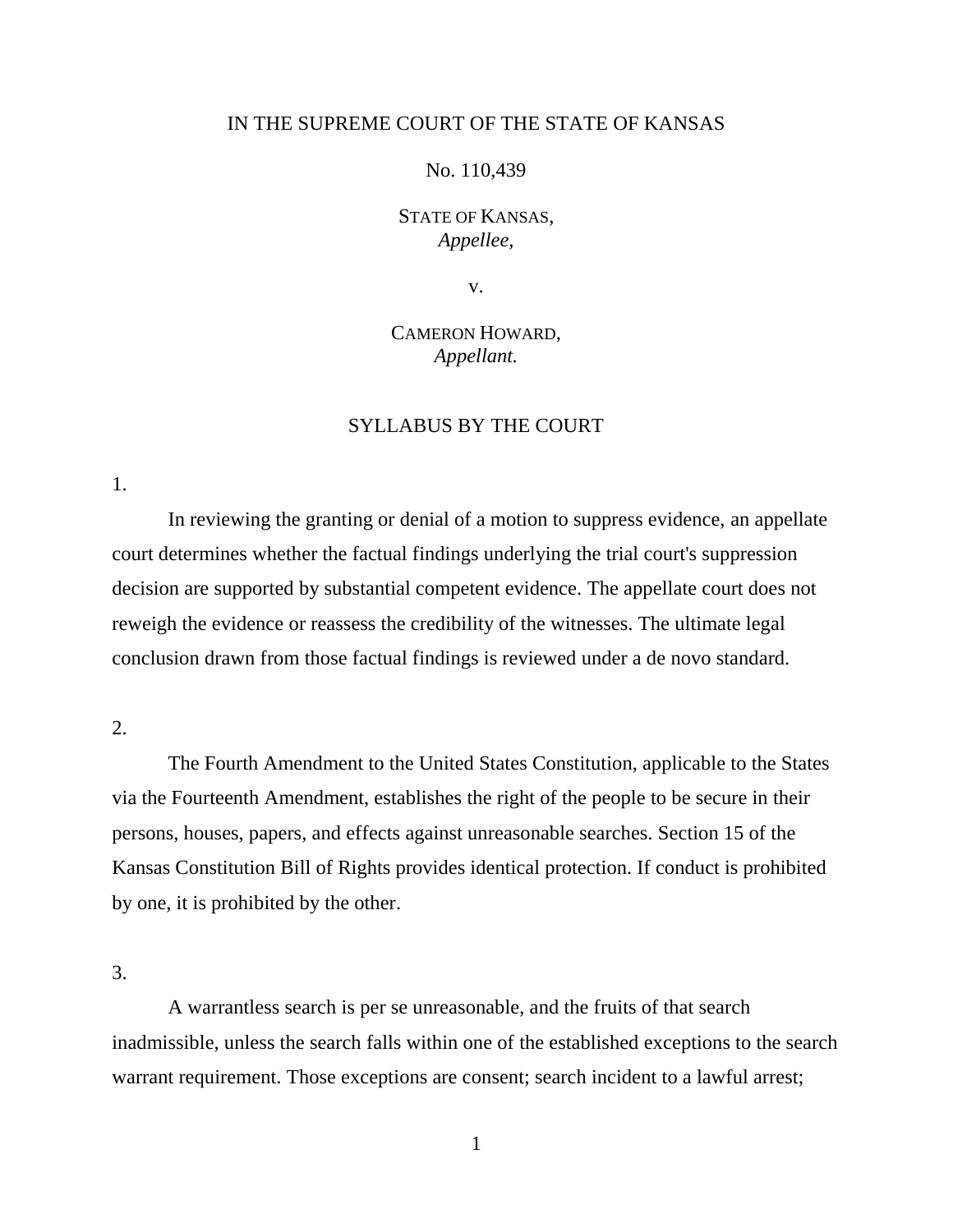stop and frisk; probable cause plus exigent circumstances; the emergency doctrine; inventory searches; plain view or feel; and administrative searches of closely regulated businesses.

4.

When probable cause and an exigent circumstance are present, an officer may perform a warrantless search of a car without violating the Fourth Amendment.

5.

Exigent circumstances exist where the police officer reasonably believes there is a threat of imminent loss, destruction, removal, or concealment of evidence or contraband.

6.

For Fourth Amendment purposes, the mobility of a vehicle fulfills the requirement of exigent circumstances, so that a warrantless vehicle search is permitted based solely on probable cause.

7.

Probable cause to search a vehicle exists when the totality of the circumstances indicates there is a fair probability that the vehicle contains contraband or evidence of a crime.

8.

When analyzing the totality of the circumstances, an appellate court will consider all of the information in the officer's possession, fair inferences therefrom, and any other relevant facts, even if they may not be admissible on the issue of guilt.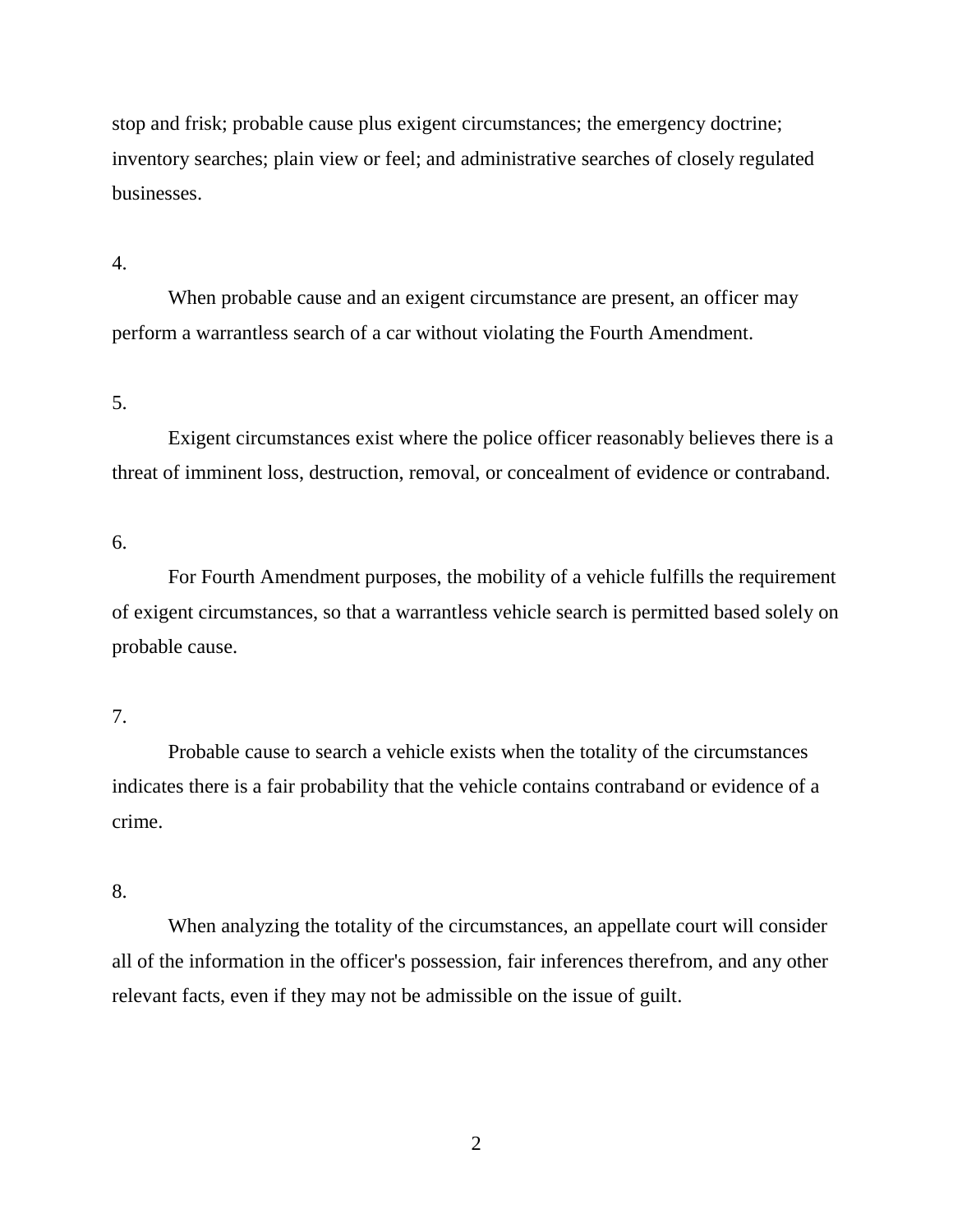Review of the judgment of the Court of Appeals in 51 Kan. App. 2d 28, 339 P.3d 809 (2014). Appeal from Johnson District Court; JAMES FRANKLIN DAVIS, judge. Opinion filed March 10, 2017. Judgment of the Court of Appeals affirming the district court is affirmed. Judgment of the district court is affirmed.

*Craig M. Divine*, of Divine Law Office, LLC, of Kansas City, Missouri, and *Clayton E. Gillette*, of Gillette Law Office, LLC, of Kansas City, Missouri, argued the cause and were on the briefs for appellant.

*Jacob M. Gontesky*, assistant district attorney, argued the cause, and *Steven J. Obermeier*, assistant district attorney, *Stephen M. Howe*, district attorney, and *Derek Schmidt*, attorney general, were with him on the briefs for appellee.

*Per Curiam*: Cameron Howard was convicted of criminal possession of a firearm by a convicted felon. The Court of Appeals affirmed his conviction, and we granted review.

#### **FACTS**

The relevant facts are uncontested. On October 19, 2006, Cameron Howard pled guilty to one count of "Burglary First Degree, Class B Felony" in the circuit court of Jackson County, Missouri. Howard was then adjudged guilty by the Missouri court. Following the plea and adjudication, the court ordered that the "imposition of sentence be suspended and [the] defendant is placed on probation for a period of three  $(3)$  years . . . ." In *Yale v. City of Independence*., 846 S.W.2d 193, 196 (Mo. 1993), the Missouri Supreme Court held that a "suspended imposition of sentence" does not constitute a conviction under Missouri law.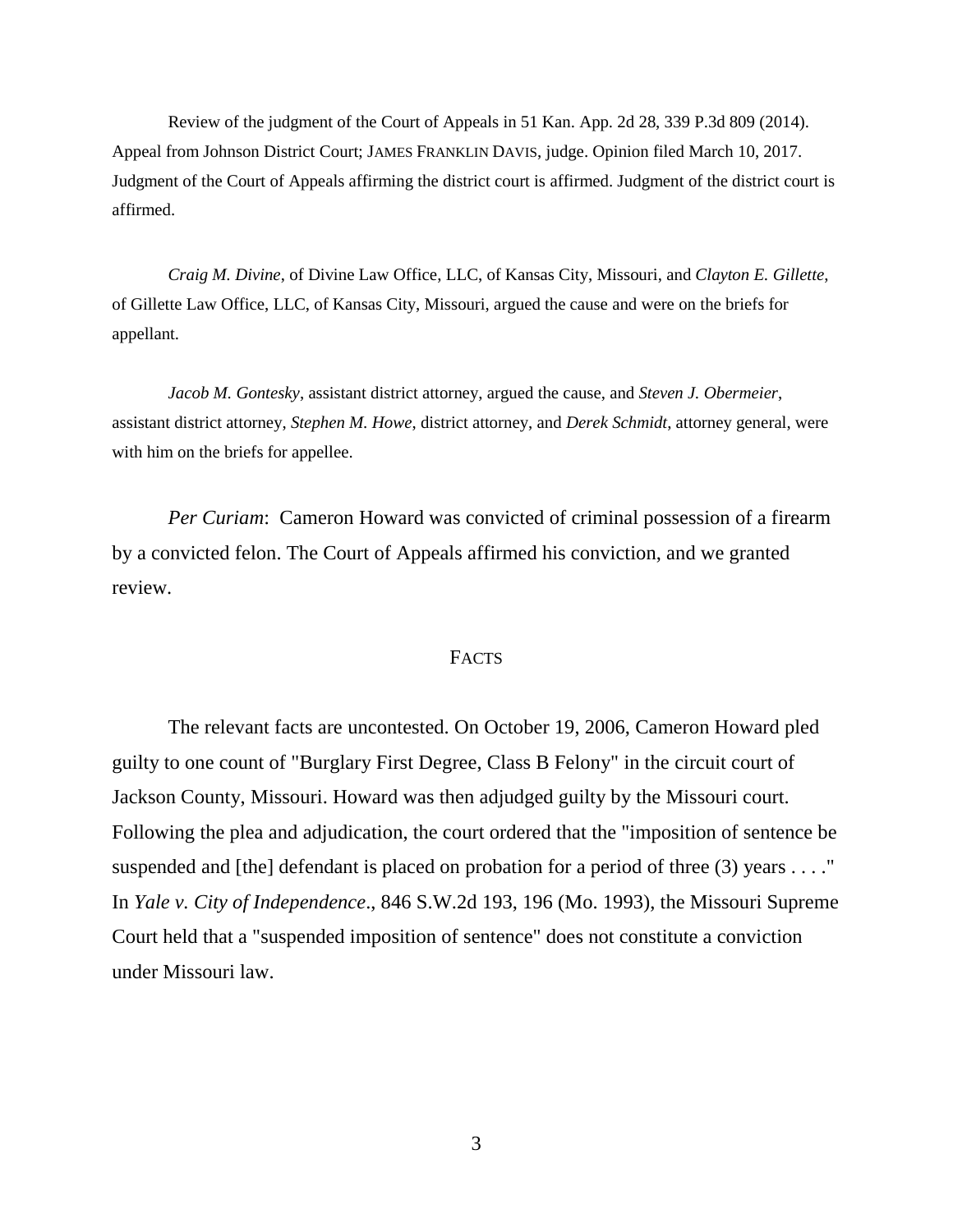On October 17, 2008, the Missouri court determined that Howard had successfully completed his probation and discharged him from the court's jurisdiction. It further ordered that the file be "a closed record to the extent provided by law," as prescribed by Mo. Rev. Stat. § 610.105.1.

Nearly 3 years later, on September 15, 2011, Police Officer Chad Loughman was near 7720 State Line Road in Prairie Village, Johnson County, Kansas, looking for drivers who would pull into a gas station parking lot to avoid a traffic light—a traffic violation in Prairie Village. Loughman observed Howard pull into the parking lot and then out of it, effectively avoiding the traffic light. Loughman also noticed that Howard and his passenger had the shoulder straps of their seatbelts behind them, leading him to believe that they were not properly wearing the belts.

Loughman pulled Howard over and asked for his identification. At this time, Loughman saw that the passenger had reclined her seat since he had first seen the vehicle. Loughman called in Howard's identification to dispatch, which informed him that there was a warrant for Howard's arrest from Leawood Municipal Court. After learning of the warrant, Loughman called for backup, and Sergeant James Carney came to the scene.

After Carney arrived, Loughman had Howard step out of the car and stand at the rear passenger's door with Carney. Loughman then scanned the car, looking underneath Howard's seat for a weapon. Loughman found no weapons but discovered a plastic baggie with a ripped out corner in the center console. Loughman then secured Howard in the back of Carney's police car and told Howard he was being put under arrest pursuant to the Leawood warrant.

Loughman then took the passenger's identification and learned from dispatch that there was a warrant for her arrest from Prairie Village Municipal Court. Loughman had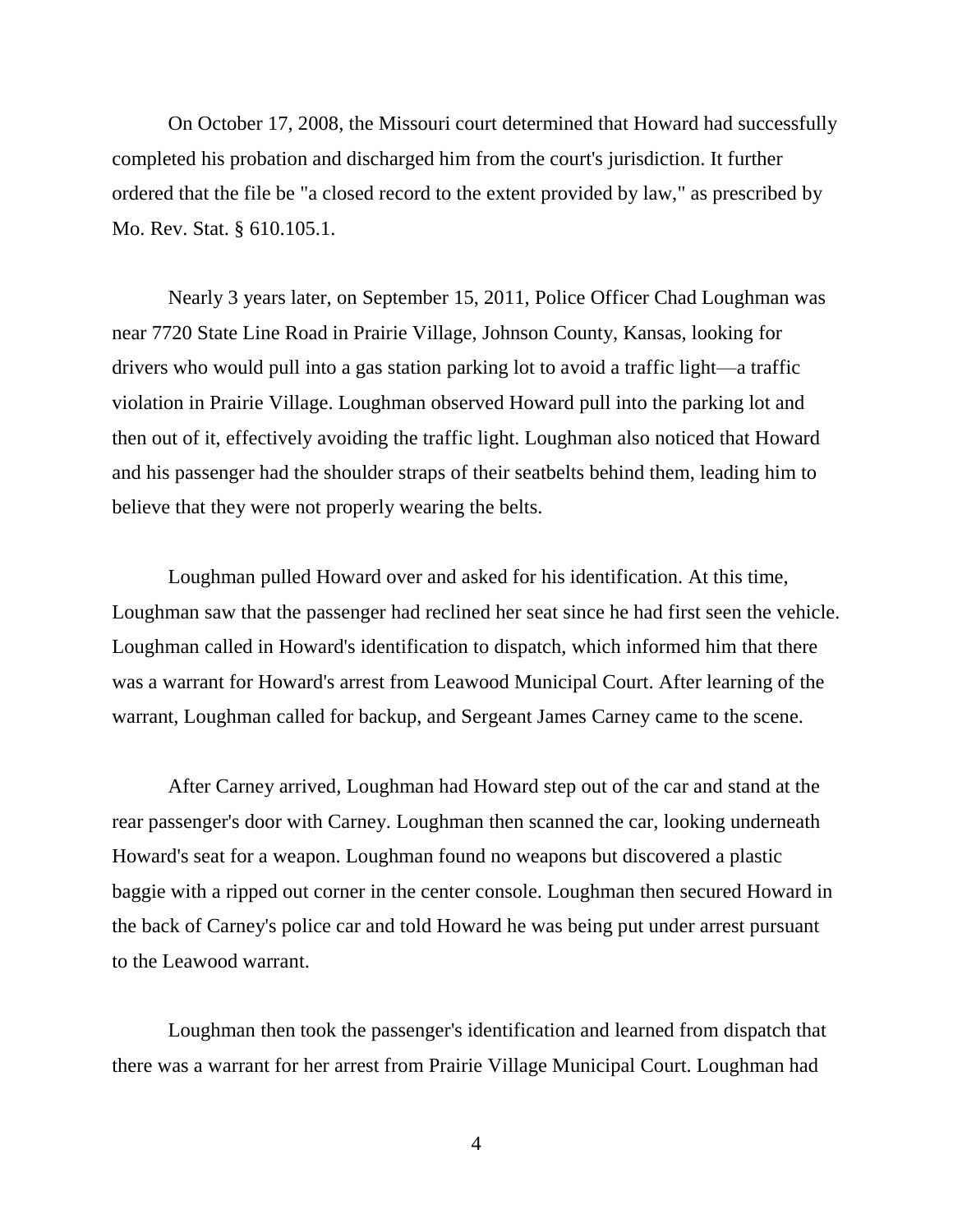the passenger step out of the car and, because she was pregnant, had her sit on the curb about 6 to 8 feet away from the car.

After removing the passenger, Loughman moved the passenger seat forward and found a firearm, subsequently classified in the record as an AK-47 pistol, that was concealed under a floor mat. It is unclear exactly where the weapon was located in the car because the officer testified that the firearm was concealed by "[t]he driver's side rear floormat" and the "front passenger seat, that floormat."

After finding the firearm, Loughman *Mirandized* Howard. Loughman then asked Howard about the plastic baggie. Howard responded that the baggie had previously held marijuana.

Howard was subsequently charged with criminal possession of a firearm by a convicted felon under K.S.A. 2011 Supp. 21-6304(a)(2) for possession of a firearm within 5 years after having been convicted of a felony under the laws of another state. The charge was based on the AK-47 found in Howard's car on the day of the traffic stop and on the prior Missouri burglary charge.

Before Howard's trial, both he and the State filed a number of motions. Howard filed a motion to dismiss, arguing that the Missouri judgment was not a conviction and thus he could not be convicted under K.S.A. 2011 Supp. 21-6304. Howard also filed a motion to suppress any evidence related to his possession of the firearm because the evidence was obtained through a warrantless search of his car. Finally, the State filed a motion in limine requesting that the court preclude Howard from "introducing evidence that [Howard] legally purchased the firearm in the state of Missouri or any federal records pertaining [to] the purchase of the firearm."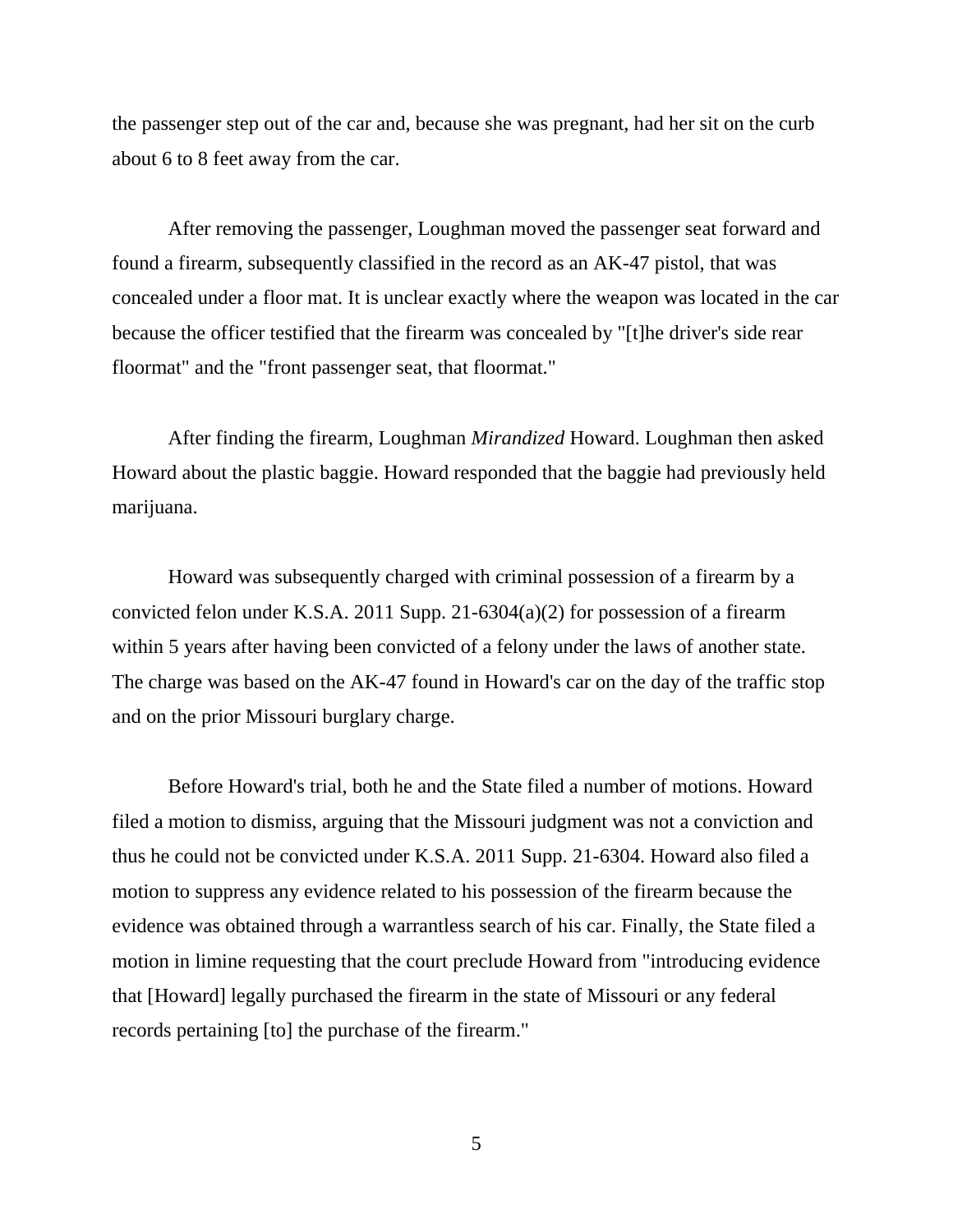After hearing arguments regarding the parties' motions, the district court granted the State's motion in limine and denied Howard's motion to dismiss and his motion to suppress evidence.

On May 31, 2013, Howard waived his right to a jury trial and the district court held a bench trial on stipulated facts. The court entered a guilty verdict and sentenced Howard to 18 months of probation. Howard timely appealed to the Court of Appeals, which affirmed the conviction. *State v. Howard*, 51 Kan. App. 2d 28, 339 P.3d 809 (2014).

In his petition for review, Howard raised three arguments: (1) He cannot be guilty of criminal possession of a firearm by a convicted felon because a completed Missouri suspended imposition of sentence (SIS) is not a conviction and he therefore was not a convicted felon; (2) his firearm should have been suppressed as evidence because it was obtained through an illegal search of his car; and (3) the evidence that Howard passed a federal background check before successfully purchasing the firearm in Missouri should not have been excluded at the district court because that evidence shows Howard did not know he was a convicted felon and thus establishes a mistake of fact defense. This court granted review with respect to all issues.

## **ANALYSIS**

The Court of Appeals considered each of Howard's issues. With regard to the first issue, the panel held that a completed Missouri SIS is a conviction for purposes of the Kansas statute. 51 Kan. App. 2d at 36. As to the third issue, the panel concluded that the district court did not err in excluding the evidence that Howard passed a federal background check before purchasing the firearm. 51 Kan. App. 2d at 49. We agree with both of these conclusions. Because we cannot improve upon the panel's thorough and well-reasoned analysis, we adopt it here.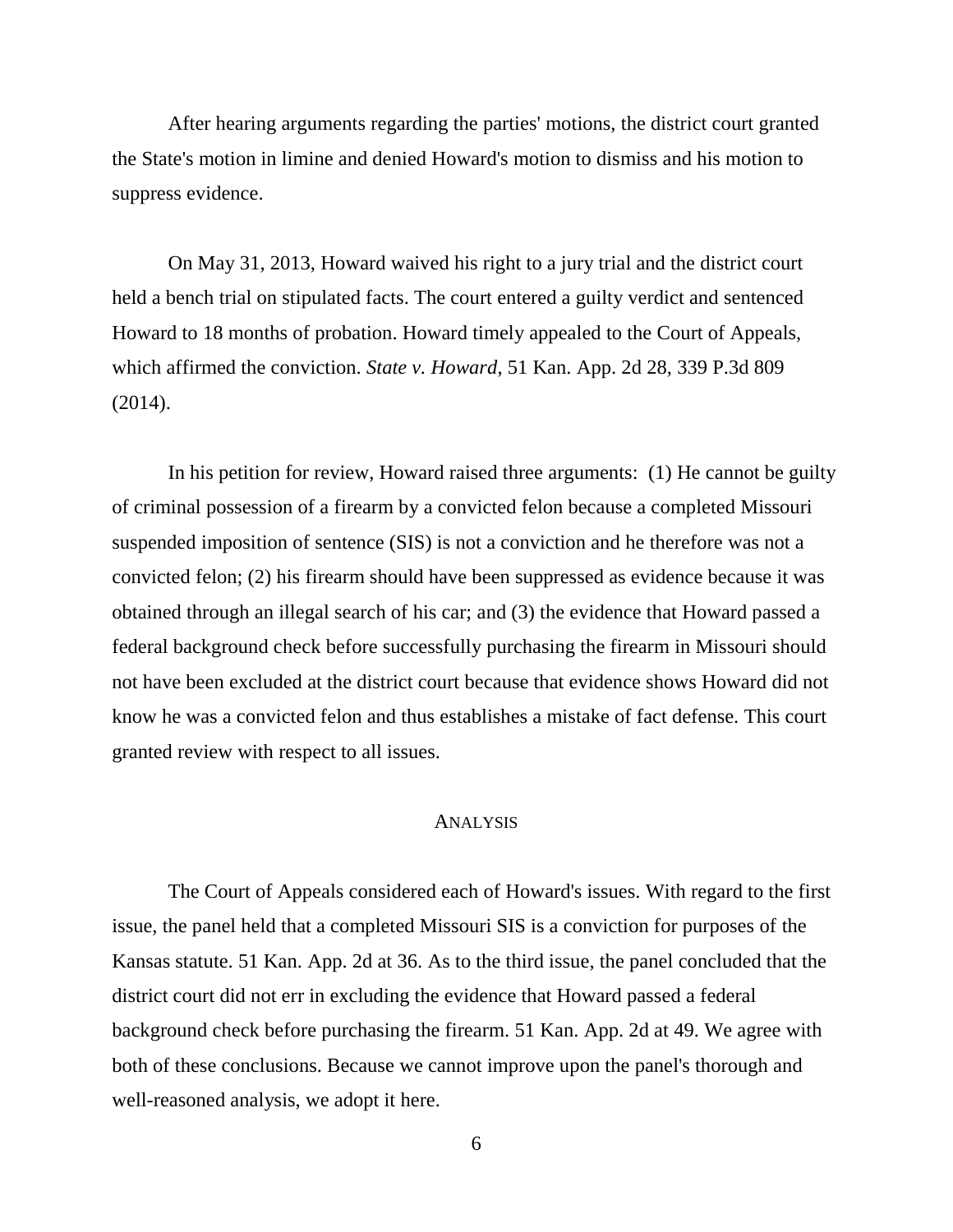Before moving to the remaining issue, we briefly consider one of Howard's arguments on the first issue that the panel did not address. Howard contends that considering a completed Missouri SIS to be a conviction results in an absurd interpretation of K.S.A. 2011 Supp. 21-6304 because the Kansas Legislature does not prescribe a method by which Kansas firearms dealers must uncover whether a person has a Missouri SIS before a sale.

While Howard's contentions may warrant this court's attention in a future case, they do not do so here. The question before this court does not pertain to the sale and purchase of firearms or concern the manner of the acquisition of weapons, but with the possession of firearms. For this reason, we conclude that Howard's argument is inapplicable to the case before us and is best left for another day.

Our adoption of the panel's analysis on issues one and three leaves us with only Howard's second issue to address. We do so now.

#### *The Search of Howard's Car*

Howard contends that the firearm found in his car was obtained through an illegal search in violation of his Fourth Amendment rights. Consequently, Howard argues that the district court erred in denying his motion to suppress the firearm as evidence.

### *Standard of Review*

In reviewing the granting or denial of a motion to suppress evidence, this court determines whether the factual findings underlying the trial court's suppression decision are supported by substantial competent evidence. An appellate court does not reweigh the evidence or reassess the credibility of the witnesses. The ultimate legal conclusion drawn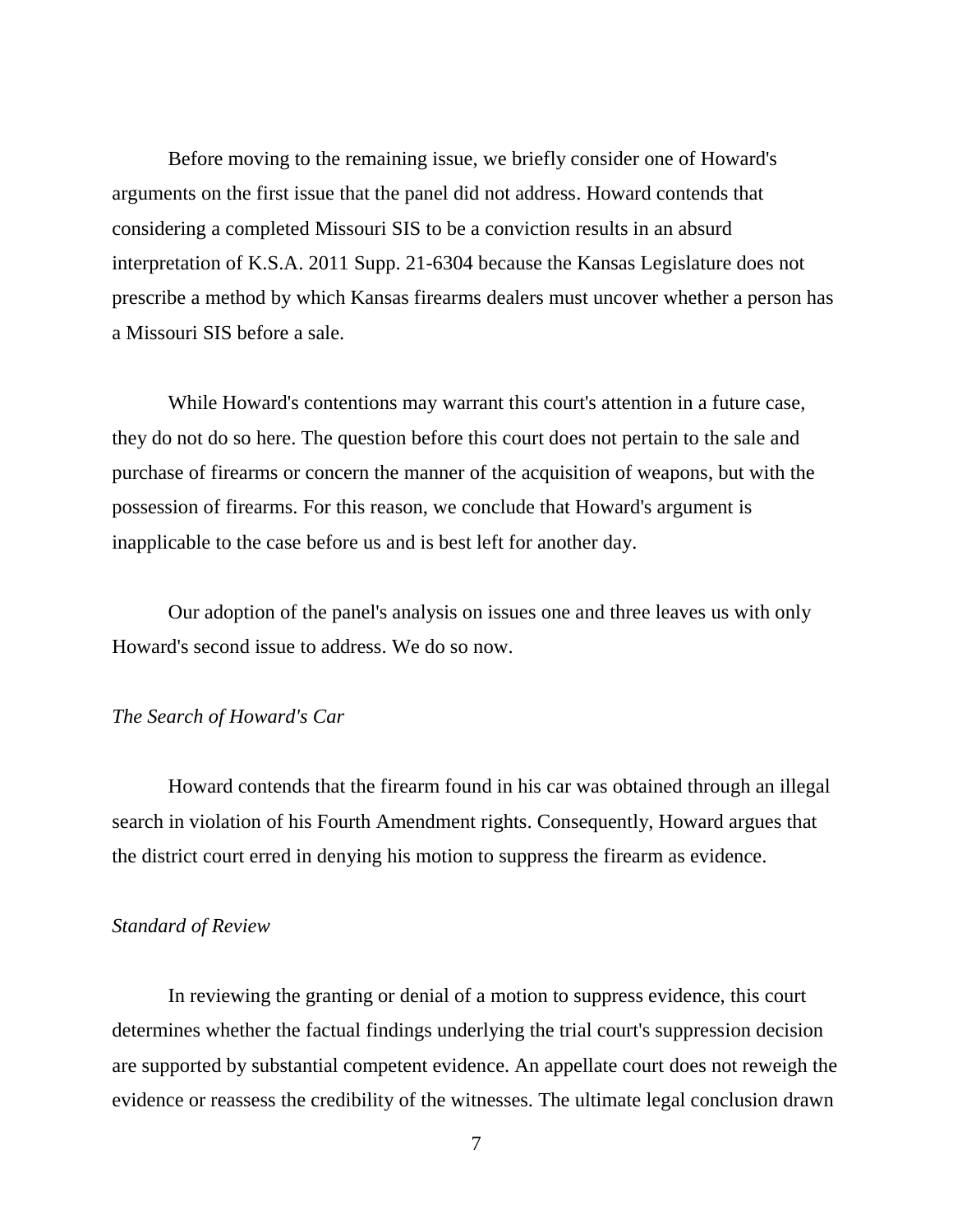from those factual findings is reviewed under a de novo standard. *State v. Carlton*, 297 Kan. 642, 645, 304 P.3d 323 (2013).

The facts in this case are not in dispute. Thus, the only issue here is a legal one and the review is therefore de novo.

## *Discussion*

The Fourth Amendment to the United States Constitution, applicable to the States via the Fourteenth Amendment, establishes "[t]he right of the people to be secure in their persons, houses, papers, and effects, against unreasonable searches . . . ." Section 15 of the Kansas Constitution Bill of Rights provides identical protection. *State v. Morris,* 276 Kan. 11, 17, 72 P.3d 570 (2003). If conduct is prohibited by one, it is prohibited by the other. 276 Kan. at 17. Under both, a warrantless search is per se unreasonable, and the fruits of that search are inadmissible, unless the search falls within one of the established exceptions to the search warrant requirement. *Mapp v. Ohio*, 367 U.S. 643, 655, 81 S. Ct. 1684, 6 L. Ed. 2d 1081 (1961); *State v. Richard*, 300 Kan. 715, 726, 333 P.3d 179 (2014). Those exceptions are "consent; search incident to a lawful arrest; stop and frisk; probable cause plus exigent circumstances; the emergency doctrine; inventory searches; plain view or feel; and administrative searches of closely regulated businesses." *Richard*, 300 Kan. 726-27.

In this case, Officer Loughman did not have a warrant when he searched Howard's car. Thus, the firearm that the search revealed would be excluded from evidence unless some recognized exception applies. The Court of Appeals concluded that the search was lawful based on the probable cause plus an exigent circumstance. *Howard*, 51 Kan. App. 2d at 37, 41.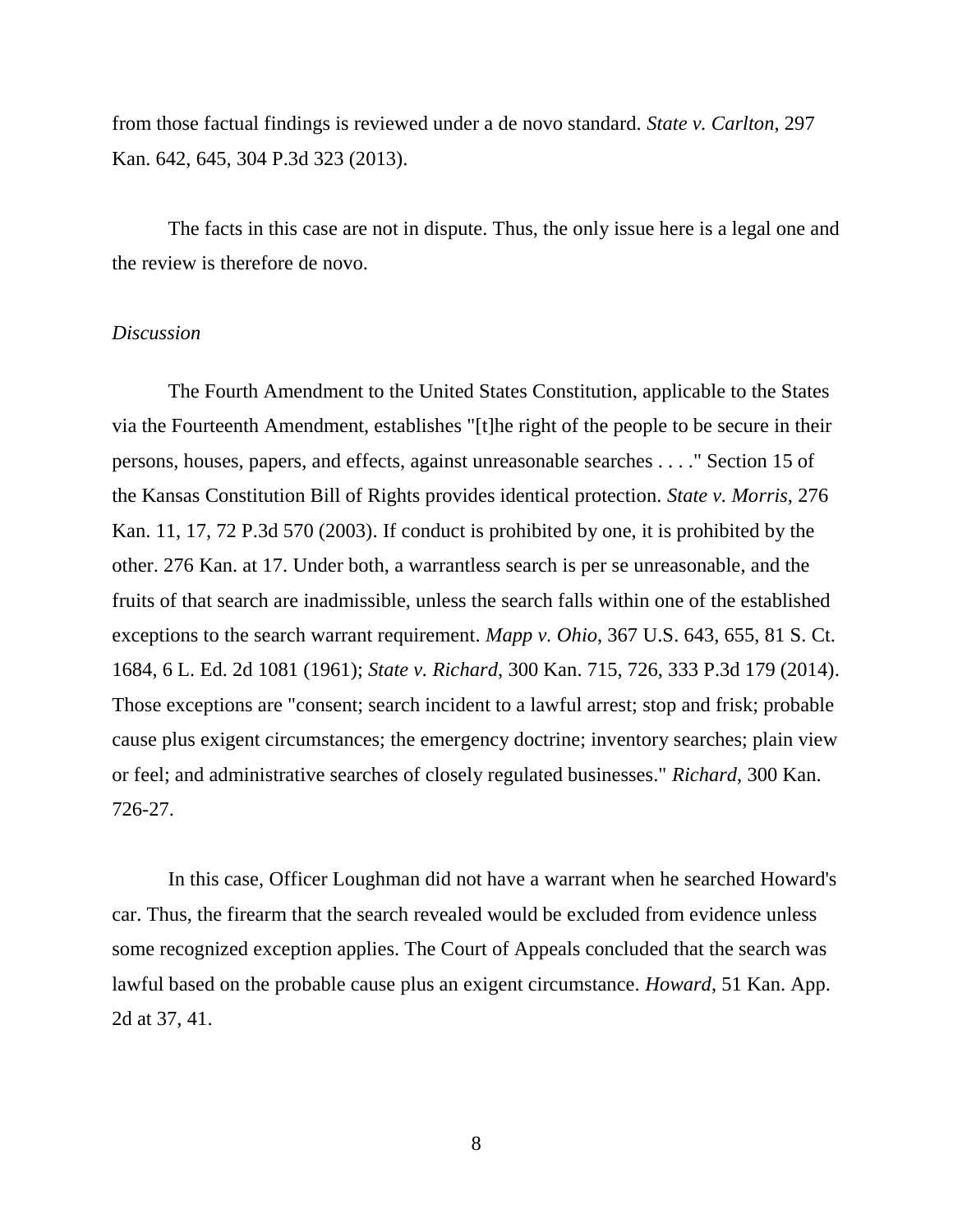On review, the State argues that either probable cause with exigent circumstances or inevitable discovery permitted a warrantless search.

#### *Probable cause with an exigent circumstance*

When probable cause and at least one exigent circumstance are present, an officer may perform a warrantless search of a car without violating the Fourth Amendment. *State v. Sanchez-Loredo*, 294 Kan. 50, 56, 272 P.3d 34 (2012). "'Exigent circumstances exist where the police officer reasonably believes there is a threat of imminent loss, destruction, removal, or concealment of evidence or contraband.'" 294 Kan. at 56. "For Fourth Amendment purposes, the mobility of a vehicle fulfills the requirement of exigent circumstances, so that a warrantless vehicle search is permitted based solely on probable cause." 294 Kan. at 51.

Here, the officer uncovered the firearm during the search of Howard's vehicle. Thus, the mobility of the car provided the exigent circumstance and the only issue before us is whether the officer had probable cause to search Howard's vehicle.

Probable cause to search a vehicle exists when the totality of the circumstances indicates there is a fair probability that the vehicle contains contraband or evidence of a crime. *State v. Jefferson*, 297 Kan. 1151, 1159, 310 P.3d 331 (2013). When analyzing the totality of the circumstances, we consider "'all of the information in the officer's possession, fair inferences therefrom, and any other relevant facts, even if they may not be admissible on the issue of guilt.'" *State v. Ramirez*, 278 Kan. 402, 406, 100 P.3d 94 (2004) (quoting *State v. Abbott*, 277 Kan. 161, Syl. ¶¶ 2-3, 83 P.3d 794 [2004]).

The State contends that three factors combined to create probable cause: (1) the officer's observation that the passenger of the car reclined her seat between the time that the officer first spotted Howard's car and when the officer approached the car window;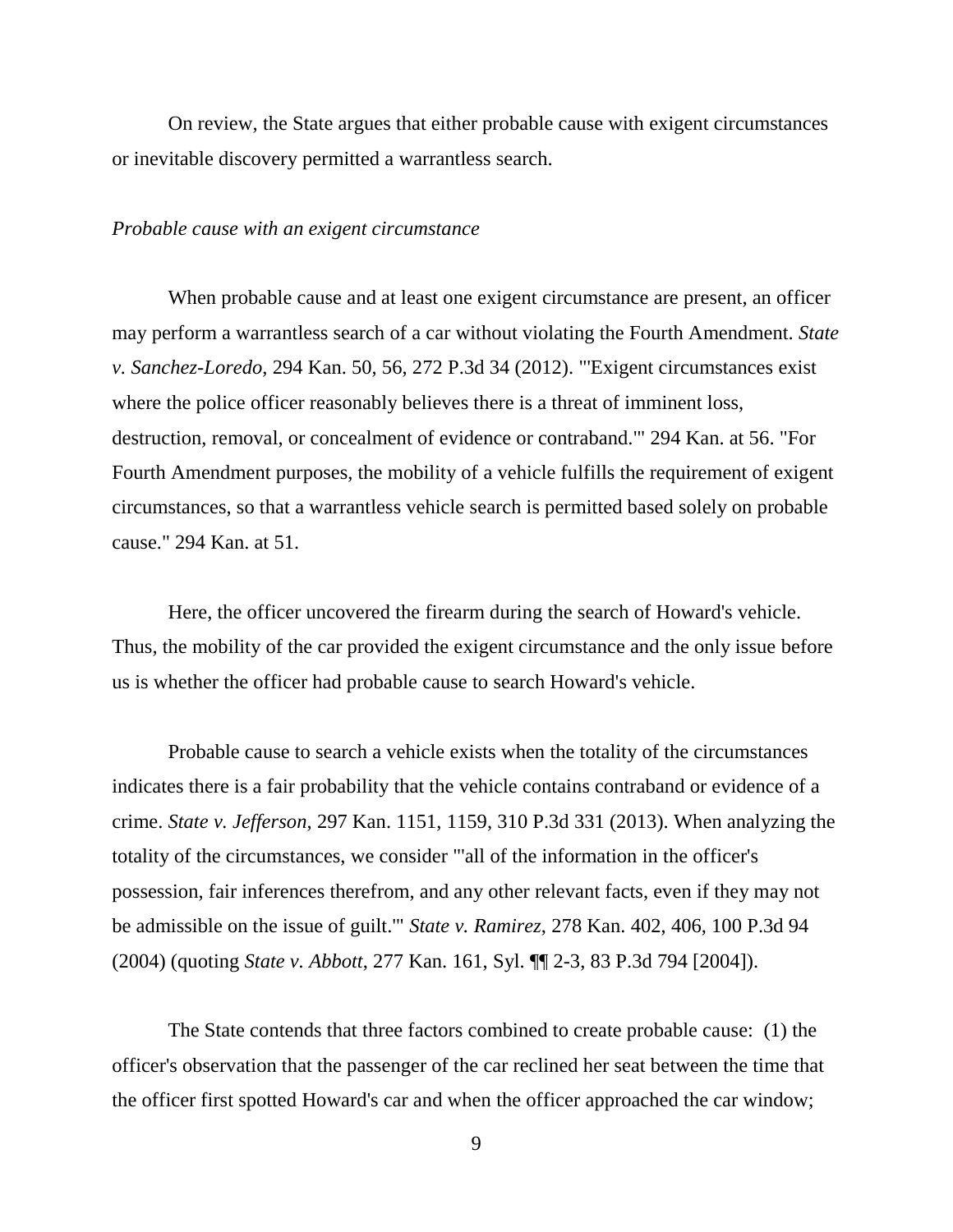(2) the officer's observation of a clear plastic baggie with a ripped out corner in the console of the car; and (3) the officer's training and experience that led him to know people regularly package drugs utilizing twisted off corners of clear plastic baggies.

The Court of Appeals considered all of these factors, first concluding that the reclined seat "does not significantly add to the probable-cause analysis" because reclining in a seat is "a common, innocuous activity." *Howard*, 51 Kan. App. 2d at 38. However, the panel ultimately held that the officer's experience, coupled with the torn plastic baggie, was sufficient to establish probable cause. *Howard*, 51 Kan. App. 2d at 41.

We begin our probable cause analysis by considering the passenger's reclined seat and the panel's conclusion that it added nothing to increase the probability that the vehicle contained contraband. We disagree. When assessing whether probable cause existed, this court is to consider all information in the officer's possession and any "*fair inferences therefrom*." (Emphasis added.) *Ramirez*, 278 Kan. at 406. We conclude that it was fair for the officer in this case to infer from the passenger's action of reclining her seat that she was trying to hide something from his view. This inference adds to the likelihood that the car contained contraband, helping to establish probable cause.

Other courts have similarly held that reclined car seats can add to a probable cause analysis. See *United States v. Montgomery*, 527 F.3d 682, 686 (8th Cir. 2008) (probable cause to support search warrant supported in part because passenger reclined seat upon entering car in apparent effort to hide from anyone watching the car); *United States v. Johnson*, No. 14-CR-130, 2014 WL 5860478, at \*4 (D. Minn. 2014) (unpublished opinion) (driver had reclined seat when officer approached car, leading officer to believe defendant was hiding incriminating evidence and helping to establish probable cause); *Stroud v. State*, 286 Ga. App. 124, 126-27, 648 S.E.2d 476 (2007) (probable cause to search vehicle supported in part by officer's observation that driver of parked car was leaned all the way back in seat and appeared to be attempting to hide); *State v. Eady*, No.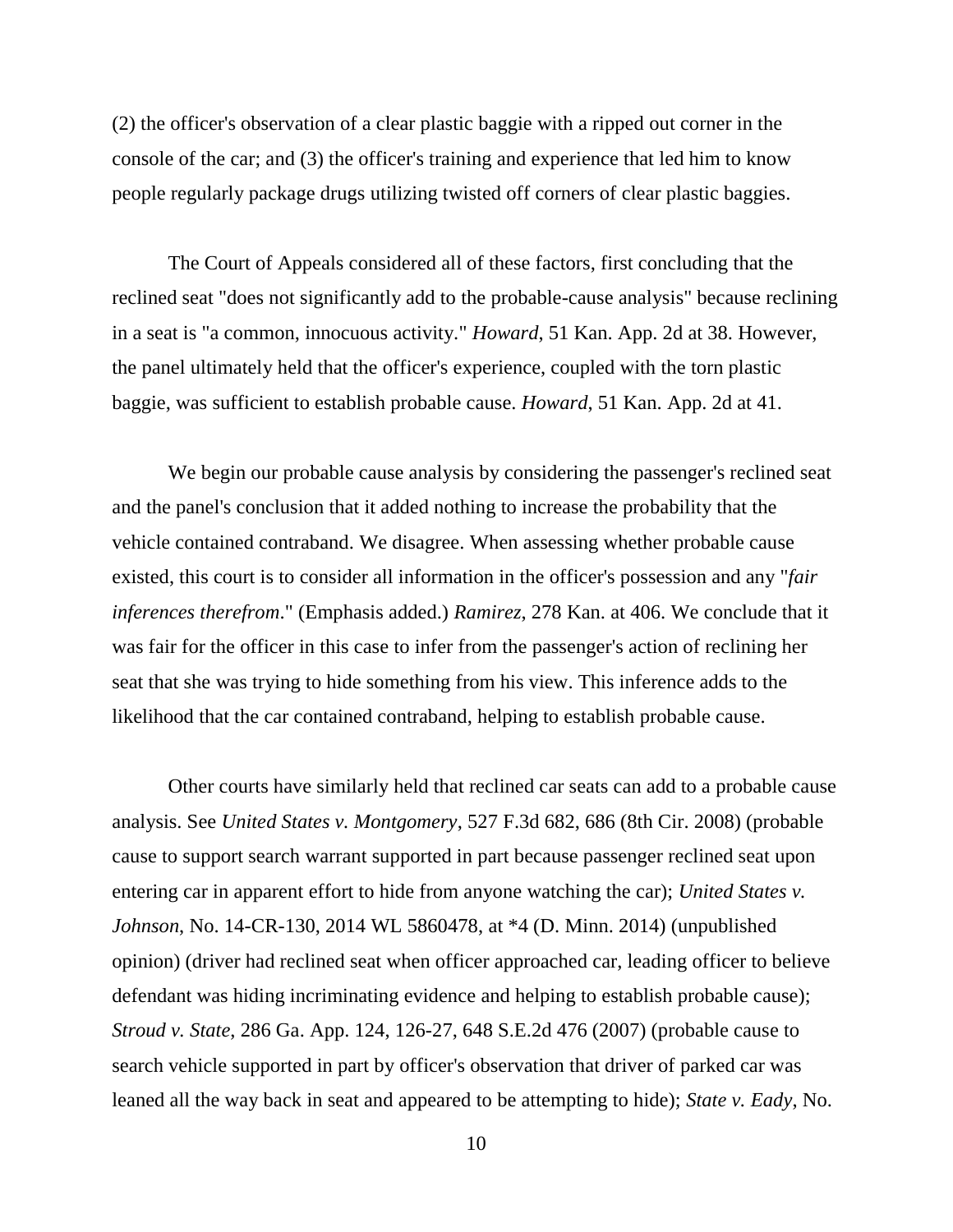C.C.A. 263, 1989 WL 19674, at \*2 (Tenn. Crim. App. 1989) (unpublished opinion) (probable cause to arrest furnished in part by fact that driver and passenger had seats reclined below the window in parked car, apparently attempting to avoid detection).

The dissent takes issue with the fact that the officer did not actually see the passenger recline her seat, writing that probable cause did not exist in this case because it could only be established through "stacked inferences." Slip op. at 18. We disagree with this rationale, however, because probable cause based on a furtive gesture is always built on inference—the inference that the defendant was nervous about or attempting to hide the fruits of recent or contemporaneous criminal activity. See *State v. Payne,* 273 Kan. 466, 474-75, 44 P.3d 419 (2002) (probable cause to arrest established in part because defendant glanced furtively around before entering a car known to be stolen, suggesting to officers that defendant knew he was acting unlawfully); *State v. Barnes*, 220 Kan. 25, 29, 551 P.2d 815 (1976) (probable cause to arrest established in part because defendant got up and fled restaurant while covering his face when officers entered the restaurant, leading the officers to suspect defendant was the robber for whom they were searching); *State v. Hays*, 221 Kan. 126, 129, 557 P.2d 1275 (1976) (probable cause to search trunk of car based in part on defendant's attempts to hide a brown paper sack in trunk, leading officers to believe bag contained contraband); *United States v. Springfield*, 196 F.3d 1180, 1183-84 (10th Cir. 1999) (probable cause to arrest based in part on defendant's furtive movements in the back of a van during officer's pursuit because movements led to reasonable inference that defendant was trying to hide contraband).

Further undermining the dissent's position is the fact that the officer began pursuing Howard's vehicle immediately after spotting it, thereby allowing for the reasonable inference that the passenger reclined her seat in response to the officer's pursuit. The dissent contends that there was a clear possibility that the passenger reclined her seat before she became aware of the officer, thus making any inference that she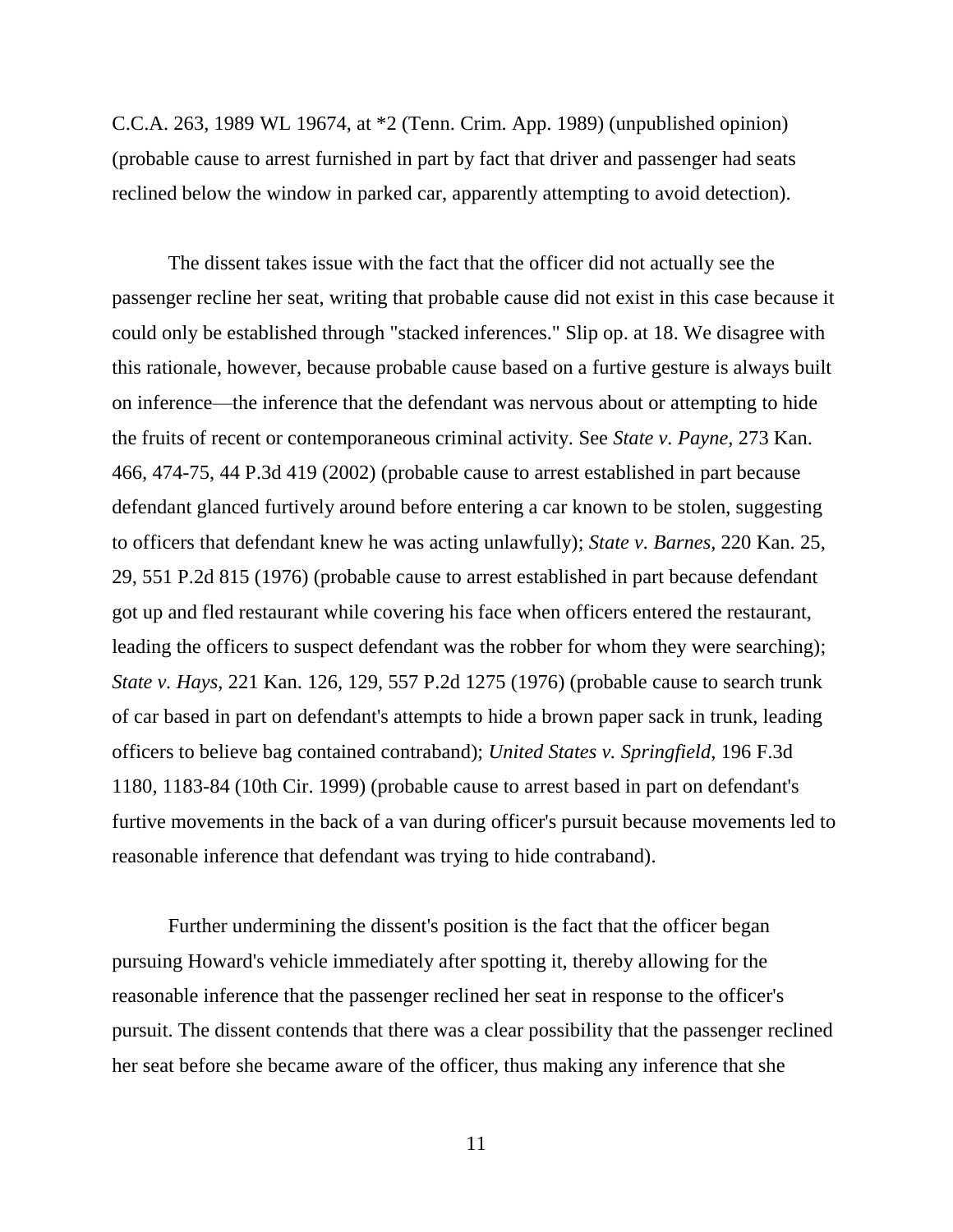reclined in order to hide something from the officer too far-fetched to help establish probable cause.

The officer here testified that he was parked in a gas station parking lot when he saw Howard turn into and immediately out of the lot to avoid an intersection. When Howard left the lot and crossed a street into a neighboring parking lot, the officer turned on his emergency lights and initiated a traffic stop. Howard responded to these lights and pulled over in the lot. This amounted to mere seconds between the officer's observation of the upright seat and Howard's realization that he was being pursued by an officer. Because the window of time in which the passenger could have decided to recline her seat without any awareness of the officer's pursuit was so small, we disagree with the dissent's contention that an inference the passenger reclined her seat in order to hide something from the officer was too weak an inference to support the finding of probable cause.

Here, Officer Loughman made the reasonable inference that the passenger's reclined seat was an attempt to conceal something from his view. This inference increased the likelihood that there was contraband in Howard's vehicle and was an appropriate consideration in establishing probable cause to search the car.

The next factor for our consideration is the officer's experience. Both the United States Supreme Court and this court have held that an officer's experience and expertise can be taken into account when determining whether the officer had probable cause to search or arrest. See *United States v. Ortiz*, 422 U.S. 891, 897, 95 S. Ct. 2585, 45 L. Ed. 2d 623 (1975) (officers can draw on knowledge and prior experience in determining whether probable cause exists to search a vehicle); *State v. Fitzgerald*, 286 Kan. 1124, 1130, 192 P.3d 171 (2008) ("[U]sing an officer's training and experience merely as one factor in a totality of the circumstances analysis of . . . probable cause does not infringe on the constitutional rights of a criminal defendant. We therefore consider [the officer's]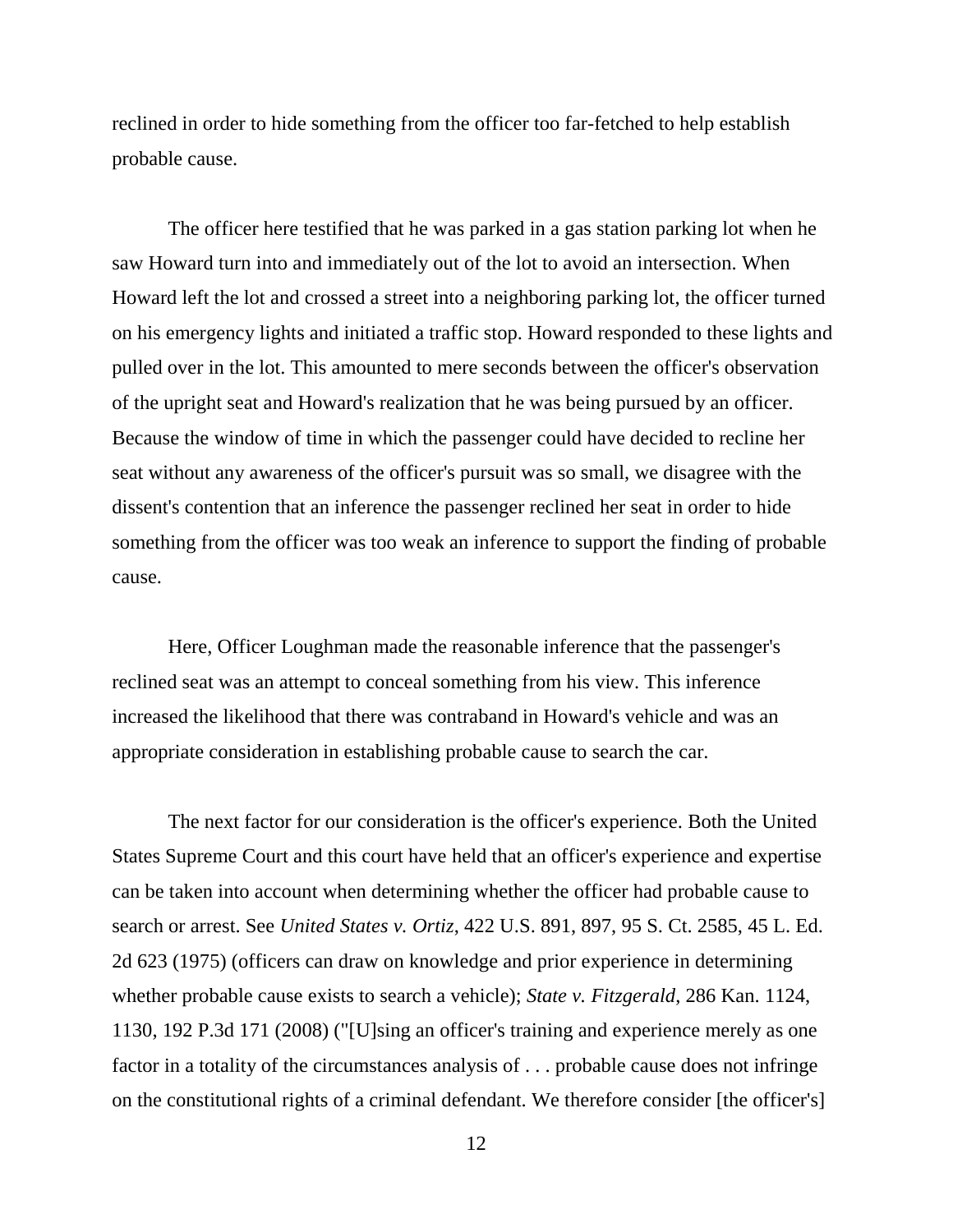training and experience in this case, and, in theory, that factor weighs in favor of the existence of probable cause . . . ."). *abrogated in part on other grounds by State v. Sanchez-Loredo*, 294 Kan. 50, 272 P.3d 34 (2012).

Here, Officer Loughman testified that the plastic baggie with a ripped out corner stood out because his "training and experience with drugs and transportation of illegal drugs [led him to understand] that [it] is a common practice that people wrap marijuana in particular in cellophane baggies and twist the baggies several times to keep it secured." Under our own precedent and that of the United States Supreme Court, Officer Loughman's experience is a factor that helped to establish probable cause.

Finally, we consider the clear plastic baggie with the ripped out corner that Officer Loughman observed in the console of Howard's car. Howard argues that this baggie, standing alone, is not enough to establish probable cause to search a car. While that may be true, this is not the question before us today. As we have already noted, the baggie is not the only factor in this analysis. We also consider the passenger's reclined seat and Officer Loughman's training and experience. Thus, the question for our review is whether the clear plastic baggie with a ripped out corner *helped* to establish probable cause. We conclude that it did.

In *Ramirez*, we considered whether portions of plastic baggies or other packaging that is associated with drugs would establish probable cause. In that discussion, we explained that the caselaw supports a conclusion that, while the observation of packaging that is generally associated with drug storage may not be enough to establish probable cause, "'the small gap can . . . be filled [in] by furtive or evasive behavior.'" 278 Kan. at 408 (quoting 2 LaFave, Search and Seizure § 3.6[b], pp. 299-301 [1996], and 2004 Pocket Part, pp. 47-49).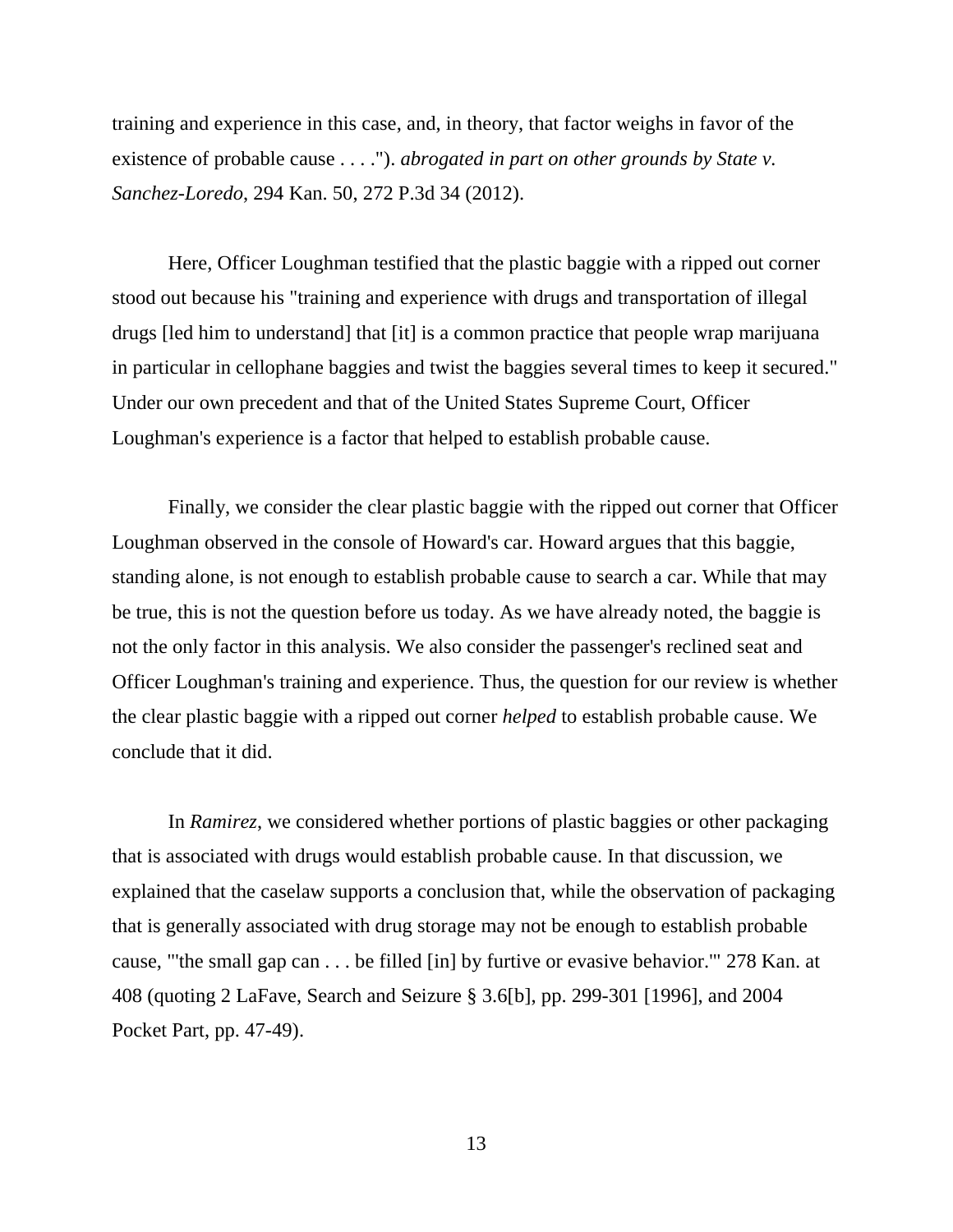In *Ramirez*, an officer observed the defendant while she was holding a torn plastic baggie. She was also at a bar known for drug activity, appeared to be under the influence of drugs, was fidgety and nervous, and avoided a uniformed officer. The officer who observed all of this knew that cocaine was regularly packaged in clear plastic baggies and that the defendant had used drugs in the past. Based on all of these factors, including the plastic baggie, we concluded that the officer had probable cause to arrest the defendant. 278 Kan. at 408-09.

More recently, in *State v. Jones*, we explained that an intact plastic bag will not "significantly add to [reasonable] suspicion," but that "suspicion might arise if the corner of the baggie had been cut off in a manner often used for packaging illegal substances or the bag had been tied in a knot." *State v. Jones*, 300 Kan. 630, 647-48, 333 P.3d 886 (2014).

As we did in *Ramirez*, we conclude that the presence of the torn, clear plastic baggie helped to establish probable cause.

Together, the three factors that were present here were enough to show a fair probability that the vehicle contained contraband or evidence of a crime. This supplied the officer with probable cause to search the car. Consequently, the district court did not err in its denial of Howard's motion to suppress the firearm found during the search.

Because we conclude that the search of Howard's car was legal under the exigent circumstances plus probable clause exception, we do not address the State's inevitable discovery argument.

Accordingly, the judgment of the Court of Appeals is affirmed.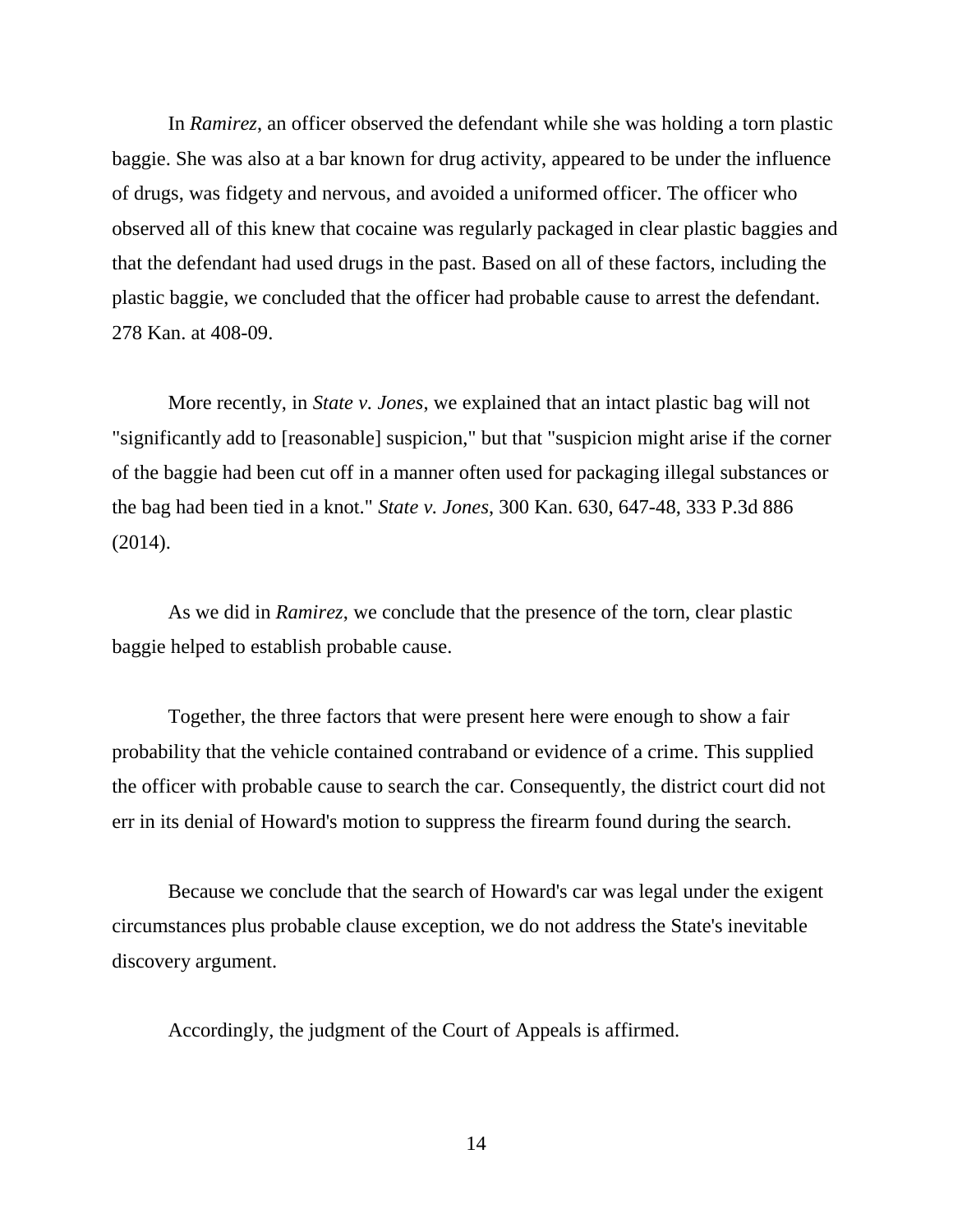ROSEN, J., concurring in part and dissenting in part: I concur with the majority's conclusion to adopt the Court of Appeals analysis with respect to the first and third issues. However, I would not conclude that Officer Chad Loughman established probable cause to search Cameron Howard's car. Accordingly, I dissent from that part of the majority's decision that upholds the denial of Howard's motion to suppress.

The Fourth Amendment to the United States Constitution and Section 15 of the Kansas Constitution Bill of Rights establishes "[t]he right of the people to be secure in their persons, houses, papers, and effects, against unreasonable searches . . . ." See *State v. Morris,* 276 Kan. 11, 17, 72 P.3d 570 (2003). This protection extends to a person's vehicle and prevents the warrantless search of that vehicle absent probable cause. See *United States v. Ross*, 456 U.S. 798, 825, 102 S. Ct. 2157, 72 L. Ed. 2d 572 (1982); *State v. Sanchez-Loredo*, 294 Kan. 50, 56, 272 P.3d 34 (2012). Probable cause only exists when the totality of the circumstances establishes a fair probability that the vehicle contains contraband or evidence. *Sanchez-Loredo*, 294 Kan. at 55.

So long as these principles stand, I cannot agree that the presence of a reclined seat and a torn plastic baggie give an officer permission to invade the privacy and protection afforded by our Constitutions with a warrantless search of a vehicle.

First, I would agree with the Court of Appeals' conclusion that the reclined seat did not add to the probable cause analysis. See *State v. Howard*, 51 Kan. App. 2d 28, 38, 339 P.3d 809 (2014). The California Supreme Court has appropriately captured the danger in using such furtive gestures to support probable cause and the importance of keeping constitutional protections in mind when analyzing whether probable cause was present:

\* \* \*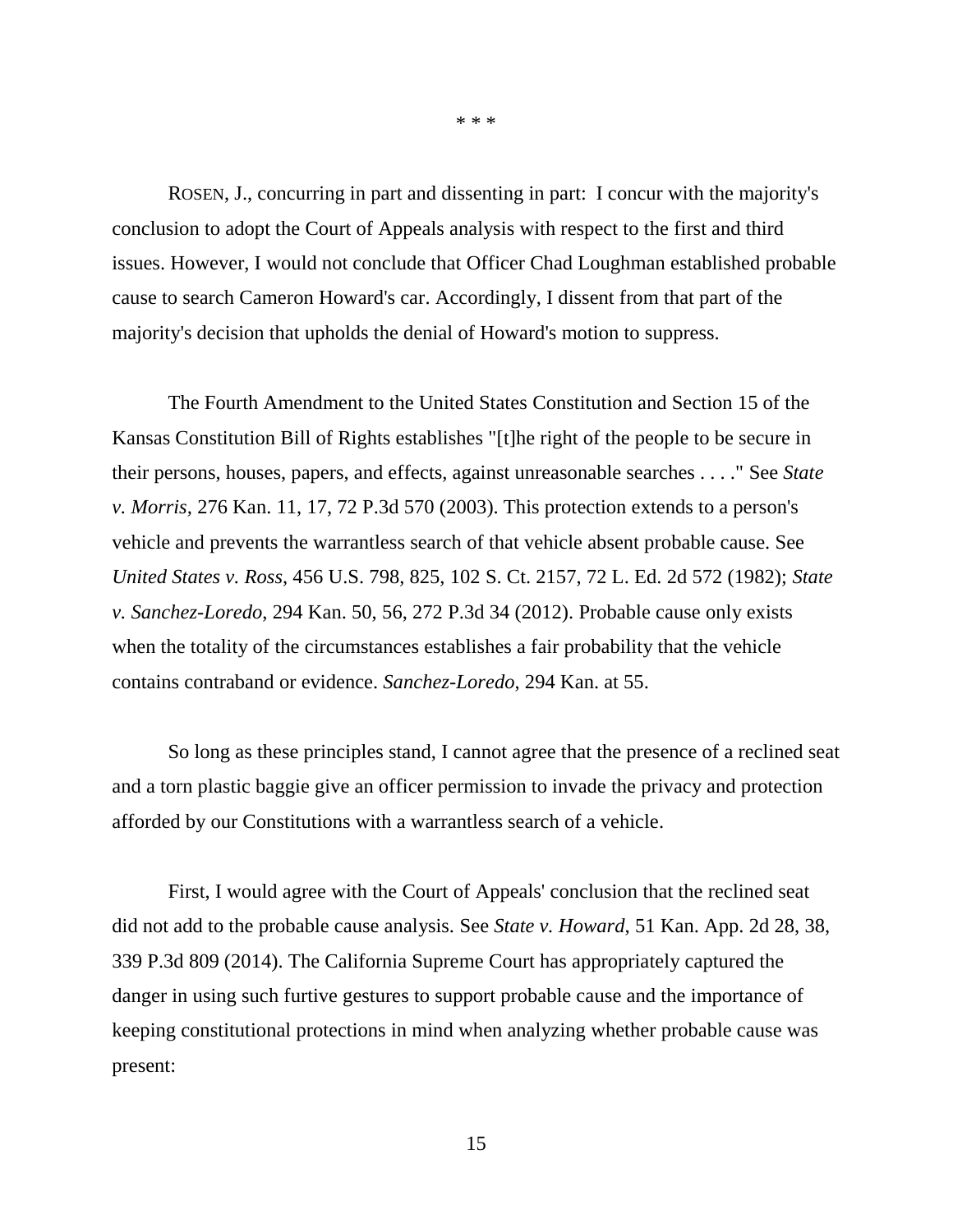"The near-insufficiency of the evidence of probable cause upheld in certain . . . decisions suggests that police reliance on so-called 'furtive movements' has on occasion been little short of a subterfuge, and that in order to conduct a search on the basis of mere suspicion or intuition, guilty significance has been claimed for gestures or surrounding circumstances that were equally or more likely to be wholly innocent. . . . [T]he police officer should remember there is no substitute for patient and thorough investigation, and should avoid drawing a hasty or preconceived conclusion that the movements he observes are prompted by guilty motives . . . . [T]he appellate court, while giving due deference to the trier of fact's determination of the weight and credibility of testimony, . . . should keep firmly in mind the high purpose of the Fourth Amendment and remain ever vigilant to forestall any encroachment on its fundamental guarantees." *People v. Superior Court*, 3 Cal. 3d 807, 827-28, 91 Cal. Rptr. 729, 478 P.2d 449 (1970).

Ultimately, the California court held that there was no probable cause to search the defendants' vehicle when the defendant passenger, upon being pursued by police for the defendant driver's traffic infraction, made a furtive gesture toward the floor of their car and the defendant driver walked back to the officer's car instead of waiting for the officer to come to him. *People v. Superior Court*, 3 Cal. 3d at 828. The court explained that the defendant's "gesture alone is insufficient to constitute probable cause to search, and [the codefendant's] walk toward the police car cannot reasonably be deemed to invest her gesture with guilty significance." *People v. Superior Court*, 3 Cal. 3d at 828.

Like the California Supreme Court, I would conclude that, here, the passenger's innocuous reclined seat is not a factor to be considered to establish probable cause and the presence of a torn plastic baggie in the console of the car did nothing to change that.

Instead, the majority concludes that "it was fair for the officer in this case to infer from the passenger's action of reclining her seat that she was trying to hide something from [the officer's] view." Slip op. at 10. The majority supports this contention with a citation to cases from other courts that concluded a reclined seat helped support probable cause. However, only one of those cases considered a reclined *passenger's* seat, which is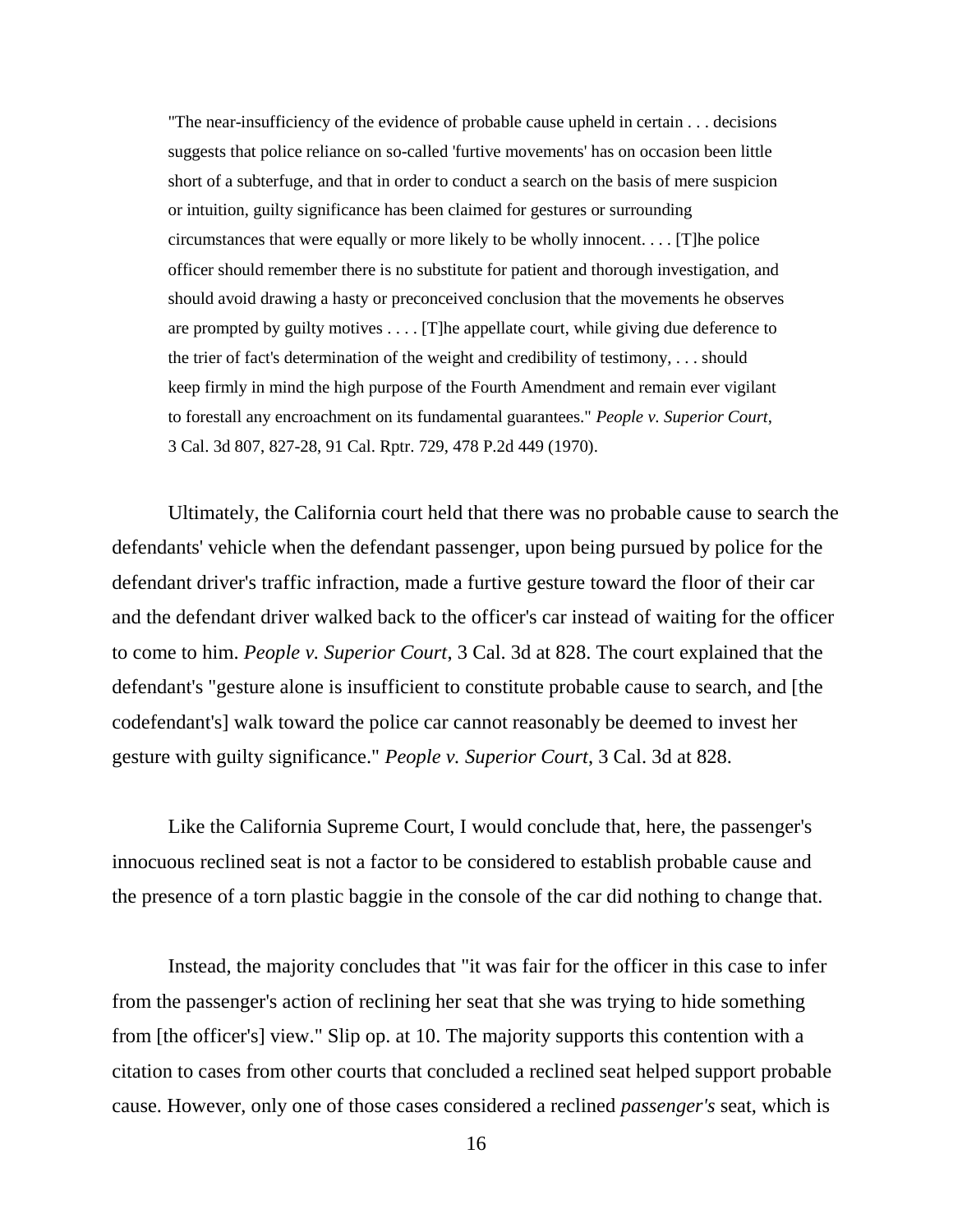certainly less suspect than a reclined *driver's* seat because the passenger has no driving duties. And, in each of those cases, the reclined seat was joined by other suspicious behaviors that strongly suggested the drivers or passengers were attempting to remain undetected or hide something from view. The facts here are entirely different.

In this case, Officer Loughman observed the passenger's seat in an upright position when Howard pulled into a parking lot. Once Howard left the lot, crossed the street, and entered a neighboring parking lot, the officer used his emergency lights to "initiate[] a traffic stop." When Howard pulled over and the officer approached the car, the passenger's seat was in a reclined position and the officer noticed a clear plastic baggie with a torn corner in the center console.

While it was obviously appropriate for the officer to infer that the passenger had reclined her seat, it is unreasonable to definitively infer from these facts that the passenger reclined the seat in response to the officer's pursuit. It is entirely possible that the passenger reclined before she was aware of the officer. The California Supreme Court has also noted the pitfalls with supporting probable cause with a suspicious movement when the officer does not know if the subject is aware of the officer's presence:

"[Probable cause based on a furtive gesture] assumes that the movements in question were purposeful responses to the officer's appearance on the scene. But the person observed might not in fact have seen the police car, in which event any movements he made would be irrelevant. If he did see a vehicle following, he might not have recognized it to be a police car . . . . If he recognized it as such, he might not have understood that the police were attempting to bring his own car to a halt. If he correctly inferred the intent of the police, his movements might not have been made in response to that awareness; they might simply have been movements he was on the point of making in any event. And if his movements were responsive to the situation, they still might not have been purposeful: i.e., when suddenly facing an imminent confrontation with the police for some unknown misdeed, many citizens with nothing to hide will nevertheless manifest an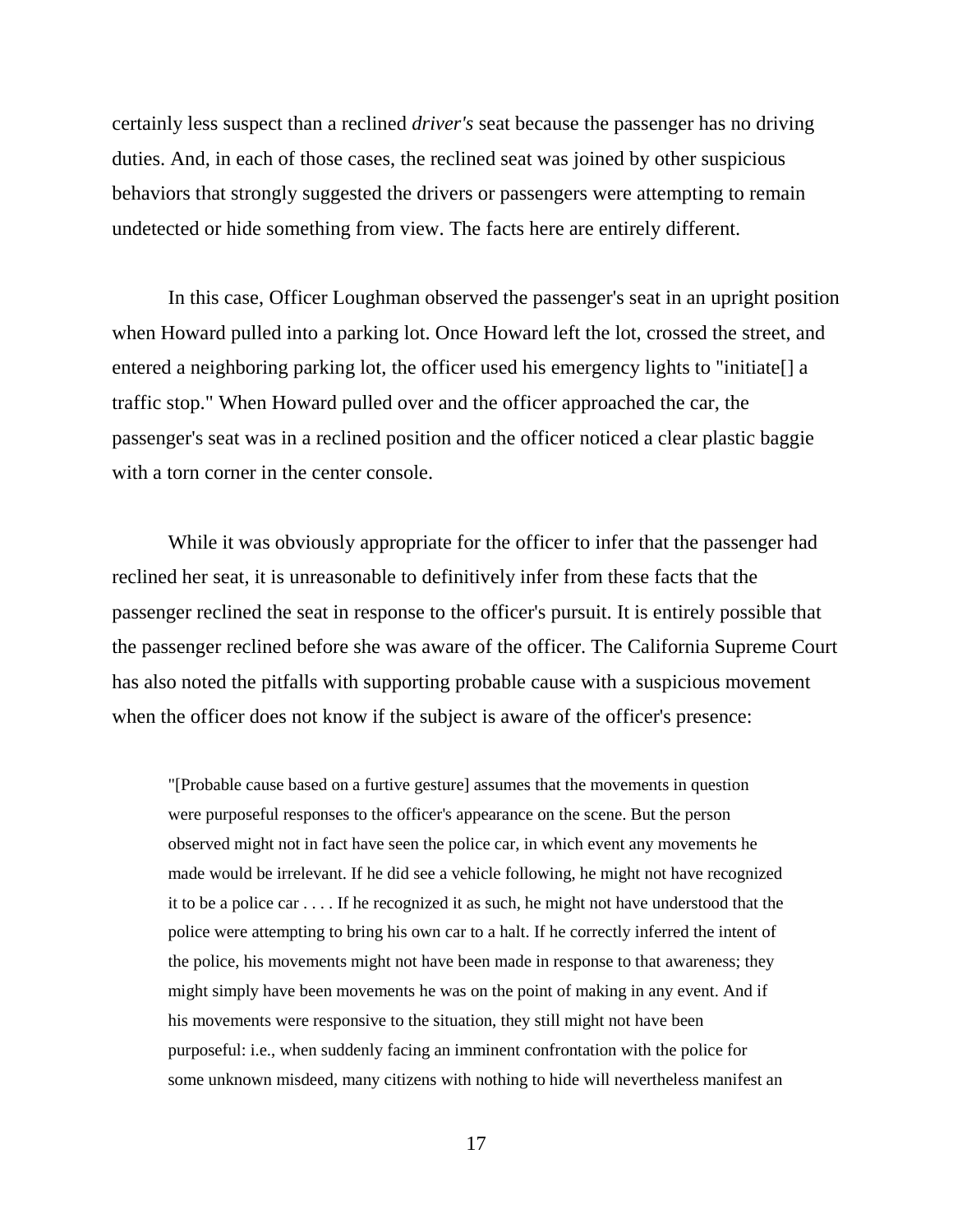understandable nervousness by means of random, undirected gestures or movements." *People v. Superior Court*, 3 Cal. 3d at 821-22.

While the reclined seat here *could* have been an attempt to hide something from an officer's view, it is just as likely that the passenger reclined the seat for the exact purpose that reclined seats exist—to make herself more comfortable. Adding to the improbability that the reclined seat could be reasonably viewed as an attempt to hide contraband, the officer here noticed that the passenger was visibly pregnant. In fact, the record reveals that the officer invited the passenger to sit on the ground after removing her from the car while he attended to Howard out of concern for the passenger's comfort and safety. Furthermore, the officer in this case testified that he searched the car for drugs based only on the plastic baggie—he did not cite the reclined seat as further indication that Howard had paraphernalia in his vehicle. These facts strongly indicate that a reasonable officer would just as likely see this passenger's reclined seat as a response to physical discomfort as opposed to an attempt to hide something. Such an action is not a furtive gesture upon which we should find probable cause.

To get to the majority's conclusion and find probable cause, we have to make the inference that the passenger reclined the seat after becoming aware that the officer was pursuing Howard's vehicle. From this inference, we have to further infer that the passenger reclined in order to hide contraband in which she had no possessory interest from the officer's view, and not simply to make herself more comfortable. I would conclude that these stacked inferences are weak and unreasonable and do not help to establish a fair probability that the vehicle contained contraband or evidence.

This leaves nothing to support the probable cause analysis apart from the officer's experience and the plastic baggie with the torn corner. The Court of Appeals considered these two factors enough to establish probable cause. *Howard*, 51 Kan. App. 2d at 41. I disagree. I would agree that an officer's experience is an appropriate consideration when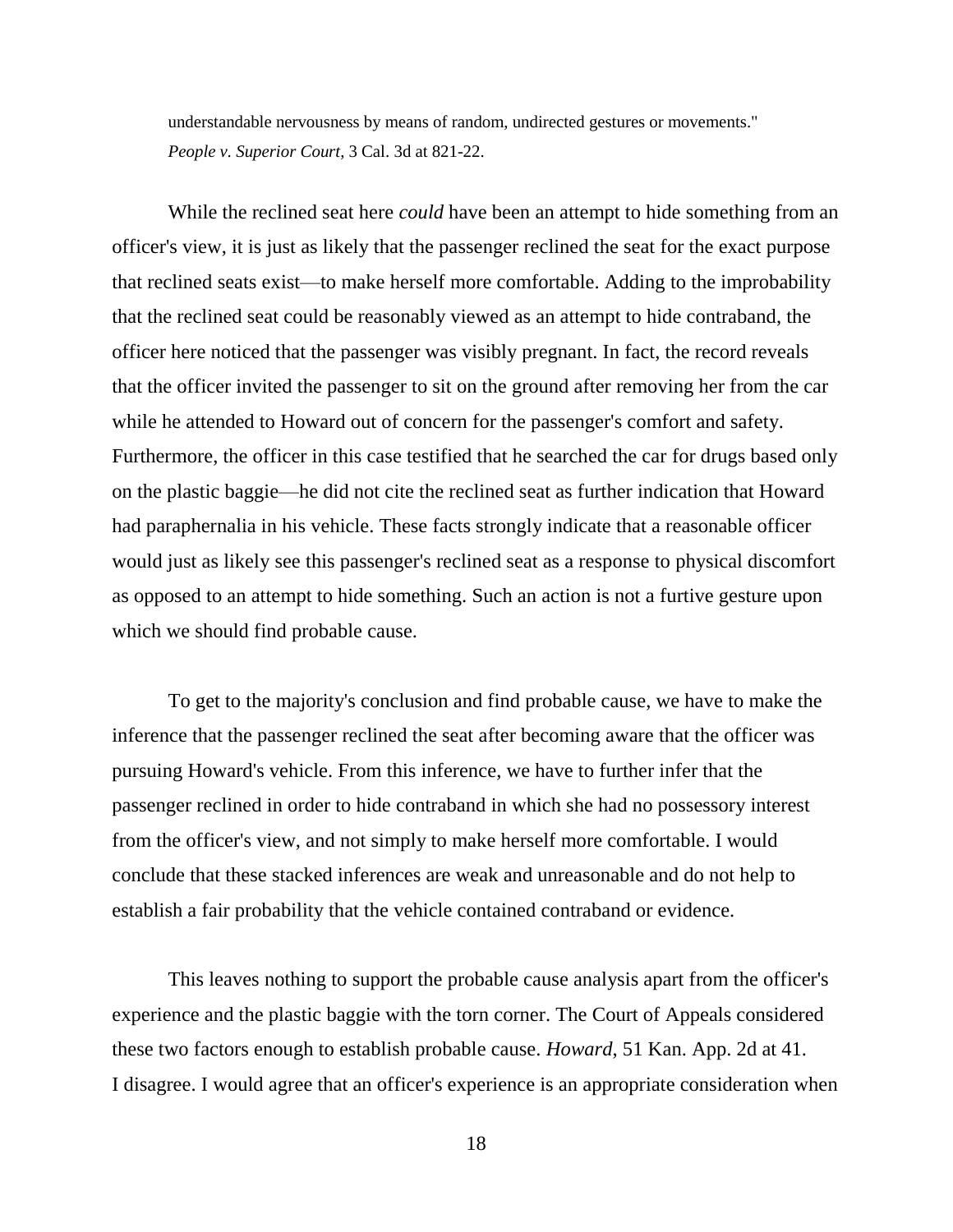analyzing whether probable cause existed and that a plastic baggie with a torn corner, coupled with an officer's experience, *may* help to establish probable cause *when combined with other significant factors.* However, I would conclude that an officer's experience and a plastic baggie with a torn corner are not enough, on their own, to establish probable cause to search a vehicle.

We suggested as much in *Ramirez*, when we considered whether a torn plastic baggie, combined with other factors, would establish probable cause. There, we explained:

"Where one or two factors may cause a reasonable suspicion, a combination of several factors may create probable cause. This point is illustrated by drug cases considering whether the presence of portions of baggies, glassine packages, or similar suspicious packaging is sufficient to establish probable cause.

'[T]he observation of a person in possession of a certain kind of envelope or other packaging which on other occasions involving other persons has been found to conceal narcotics does not, standing alone, constitute probable cause. It has even been held that the viewing of a passing of such a container from one person to another is not enough, though it would seem that little more than that should be necessary. Certainly if money is passed in exchange there are then grounds to arrest, *and the small gap can also be filled by "furtive or evasive behavior,"* prior information from an informant, or the fact that the locale "has developed a reputation as a drug marketplace."' (Emphasis added.) 2 LaFave, Search and Seizure § 3.6(b), pp. 299-301, and 2004 Pocket Part, pp. 47-49 (1996)." *State v. Ramirez*, 278 Kan. 402, 407-08, 100 P.3d 94 (2004).

In *State v. Jones*, 300 Kan. 630, 333 P.3d 886 (2014), we considered whether an intact plastic baggie, combined with erratic driving and the driver's cotton mouth and slurred speech, was enough to establish a reasonable suspicion of criminal activity, thus permitting an officer to extend a traffic stop. We held that these factors were not enough to create reasonable suspicion. 300 Kan. at 648. We noted that "[c]ommon sense suggests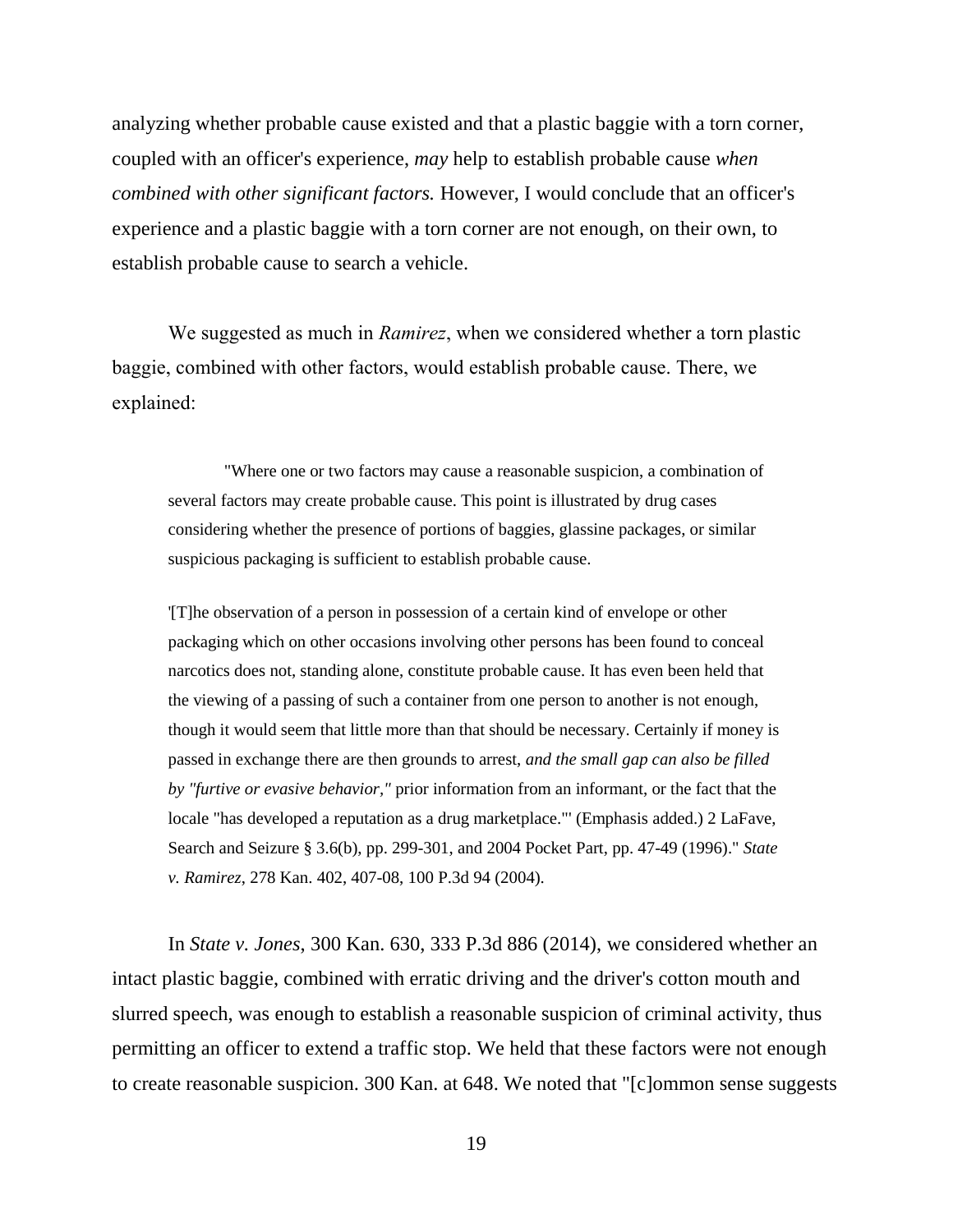that if the bag had been used to package illegal substances, [the driver] or her companions would have hidden the bag along with its contents. There is no evidence of an attempt to do so . . . [and] there are a multitude of innocent uses for clear plastic bags . . . ." 300 Kan. at 647-48. We also summarized the *Ramirez* holding as providing that probable cause is "not met simply because [a] person possesses [a] type of packaging that on other occasions had been used to conceal narcotics." 300 Kan. at 648.

Because other factors helped to establish probable cause in *Ramirez*, and the facts were slightly different in *Jones*, we did not definitively decide whether a torn plastic baggie and an officer's experience alone established probable cause in either case. However, other courts have addressed this question, concluding that the two factors, on their own, are not enough. See *Com. v. Garcia*, 34 Mass. App. 645, 651, 614 N.E.2d 1031 (1993) (trooper's experience and empty baggie not enough to provide probable cause to conduct a warrantless search of the automobile); *Com. v. Houston*, 456 Pa. Super. 105, 111, 689 A.2d 935 (1997) (officer's observation of "six plastic baggies with their corners cut off in a manner consistent with drug packaging" not enough to establish probable cause).

Neither the State, nor the majority, nor the Court of Appeals produced a single instance in which a court concluded that probable cause existed based solely on a torn plastic baggie and an officer's experience. To provide that decision today would appear to stray from our decisions in *Ramirez* and *Jones*. Nor did anyone produce a case in which something as innocuous and innocent as a torn plastic baggie could transform a similarly innocent activity—reclining a seat—into something suspicious enough to establish probable cause. And, perhaps most importantly, either decision would all but destroy any protection still provided by the Fourth Amendment's assurance that we are free from an unreasonable search of our vehicles. For these reasons, I would conclude that there was not probable cause to search Howard's car.